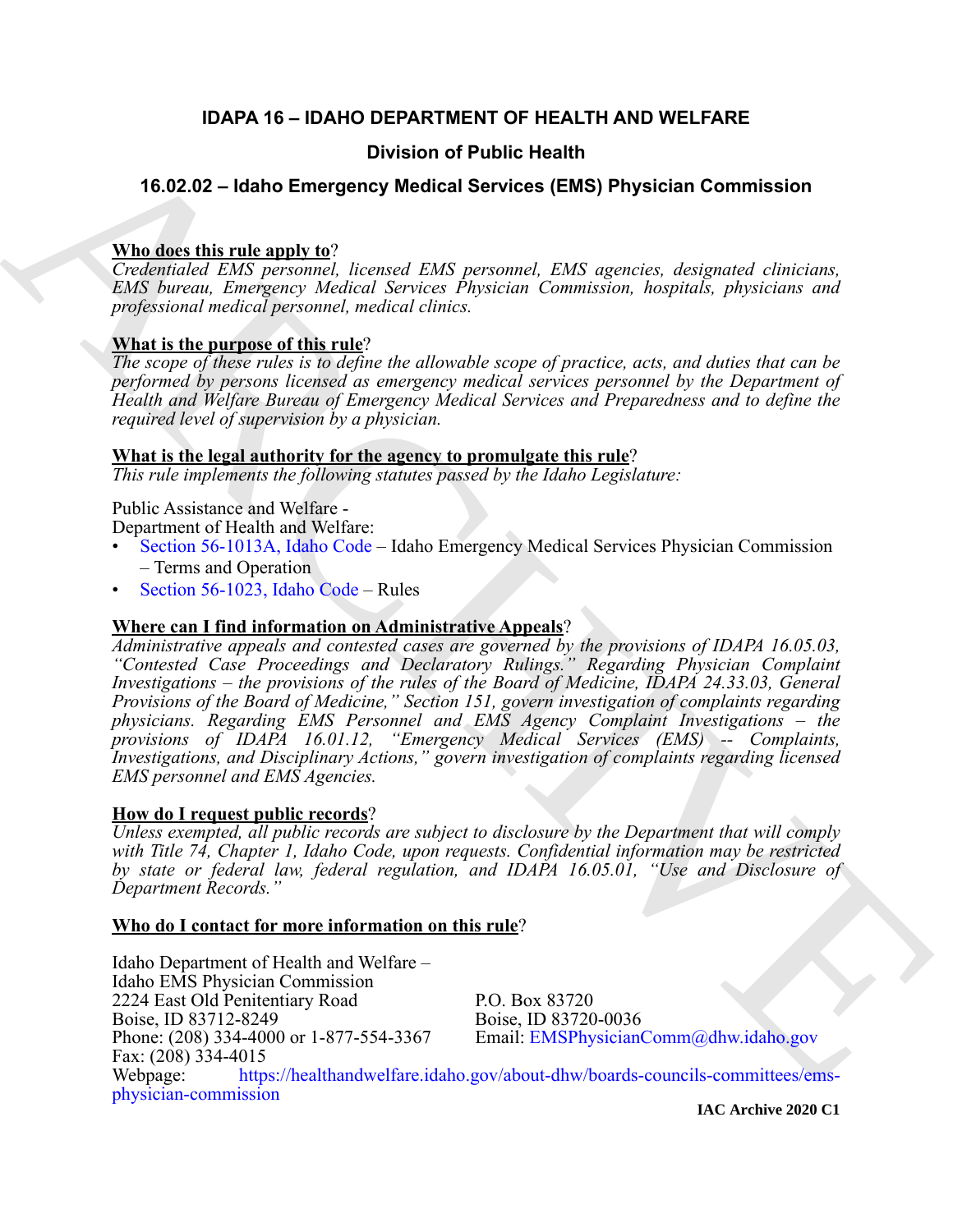# **Table of Contents**

## 16.02.02 - Idaho Emergency Medical Services (EMS) Physician Commission

| 10 |
|----|
|    |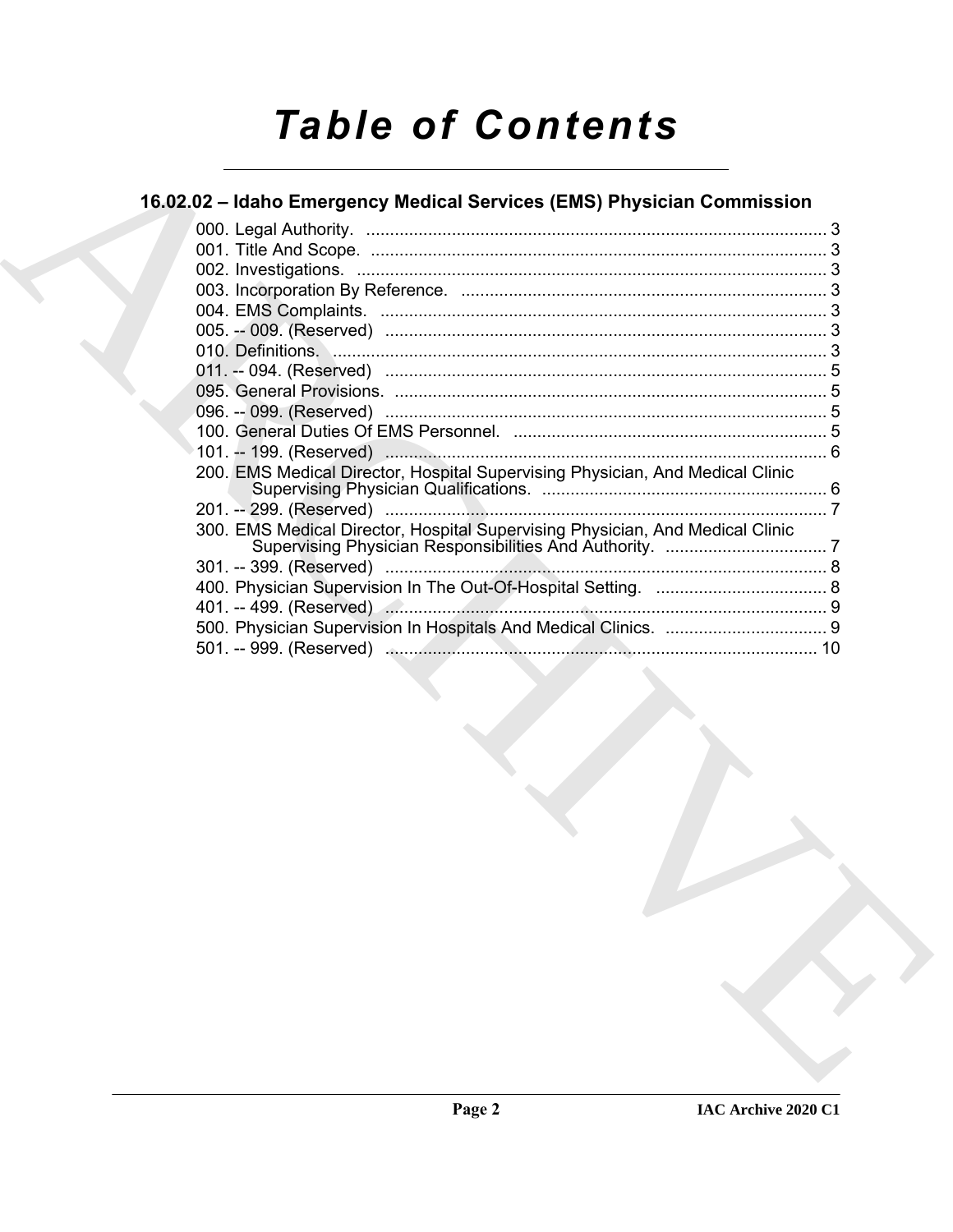### <span id="page-2-17"></span><span id="page-2-0"></span>**16.02.02 – IDAHO EMERGENCY MEDICAL SERVICES (EMS) PHYSICIAN COMMISSION**

### <span id="page-2-1"></span>**000. LEGAL AUTHORITY.**

Under Sections 56-1013A and 56-1023, Idaho Code, the Idaho Emergency Medical Services (EMS) Physician Commission is authorized to promulgate these rules for the purpose of establishing standards for scope of practice and medical supervision for licensed personnel, air medical, ambulance services, and nontransport agencies licensed by the Department of Health and Welfare. (3-29-10)

### <span id="page-2-18"></span><span id="page-2-2"></span>**001. TITLE AND SCOPE.**

**01.** Title. The title of these rules is IDAPA 16.02.02, "Idaho Emergency Medical Services (EMS) n Commission." (3-20-20) Physician Commission."

**02. Scope**. The scope of these rules is to define the allowable scope of practice, acts, and duties that can be performed by persons licensed as emergency medical services personnel by the Department of Health and Welfare Bureau of Emergency Medical Services and Preparedness and to define the required level of supervision by a physician.  $(3-29-10)$ 

### <span id="page-2-16"></span><span id="page-2-3"></span>**002. INVESTIGATIONS.**

**01. Physician Complaint Investigations**. The provisions of the rules of the Board of Medicine, IDAPA 22.01.14, "Rules Relating to Complaint Investigation," govern investigation of complaints regarding physicians.  $(4-2-08)$ 

**02. EMS Personnel and EMS Agency Complaint Investigations**. The provisions of IDAPA 16.01.12, "Emergency Medical Services (EMS) -- Complaints, Investigations, and Disciplinary Actions," govern investigation of complaints regarding licensed EMS personnel and EMS Agencies. (3-29-10) investigation of complaints regarding licensed EMS personnel and EMS Agencies.

### <span id="page-2-15"></span><span id="page-2-4"></span>**003. INCORPORATION BY REFERENCE.**

Using Sections 56 (113.5 and 56 (124). Mathe case for the foreign behaviour content of the foreign of the section of the section of the section of the section of the section of the section of the section of the section of The Idaho Emergency Medical Services (EMS) Physician Commission has adopted the Idaho Emergency Medical Services (EMS) Physician Commission Standards Manual, edition 2020-1, and hereby incorporates this Standards Manual by reference. Copies of the manual may be obtained on the Internet at http://emspc.dhw.idaho.gov or from the Bureau of Emergency Medical Services and Preparedness located at 2224 East Old Penitentiary Road, Boise, ID,<br>83712-8249, whose mailing address is P.O. 83720, Boise, Idaho 83720-0036. 83712-8249, whose mailing address is P.O. 83720, Boise, Idaho 83720-0036.

### <span id="page-2-14"></span><span id="page-2-5"></span>**004. EMS COMPLAINTS.**

The provisions of IDAPA 16.01.12, "Emergency Medical Services (EMS) -- Complaints, Investigations, and Disciplinary Actions," govern the confidentiality of the investigation of complaints regarding licensed EMS personnel. (3-20-20)

### <span id="page-2-6"></span>**005. -- 009. (RESERVED)**

### <span id="page-2-8"></span><span id="page-2-7"></span>**010. DEFINITIONS.**

In addition to the applicable definitions in Section 56-1012, Idaho Code, and IDAPA 16.01.02, "Emergency Medical Services (EMS) -- Rule Definitions," the following terms are used in this chapter as defined below: (3-20-20) Services (EMS) -- Rule Definitions," the following terms are used in this chapter as defined below:

<span id="page-2-9"></span>**Credentialed EMS Personnel**. Individuals who are authorized to provide medical care by the ector, hospital supervising physician, or medical clinic supervising physician. (4-2-08) EMS medical director, hospital supervising physician, or medical clinic supervising physician.

<span id="page-2-10"></span>**02. Credentialing**. The local process by which licensed EMS personnel are authorized to provide medical care in the out-of-hospital, hospital, and medical clinic setting, including the determination of a local scope of practice. (3-29-10)

<span id="page-2-11"></span>**03. Designated Clinician**. A licensed Physician Assistant (PA) or Nurse Practitioner designated by the EMS medical director, hospital supervising physician, or medical clinic supervising physician who is responsible for direct (on-line) medical supervision of licensed EMS personnel in the temporary absence of the EMS medical director. (3-29-10)

**04. Direct (On-Line) Supervision**. Contemporaneous instructions and directives about a specific patient encounter provided by a physician or designated clinician to licensed EMS personnel who are providing medical care. (3-29-10)

<span id="page-2-13"></span><span id="page-2-12"></span>**05. Emergency Medical Services (EMS)**. Under Section 56-1012(12), Idaho Code, emergency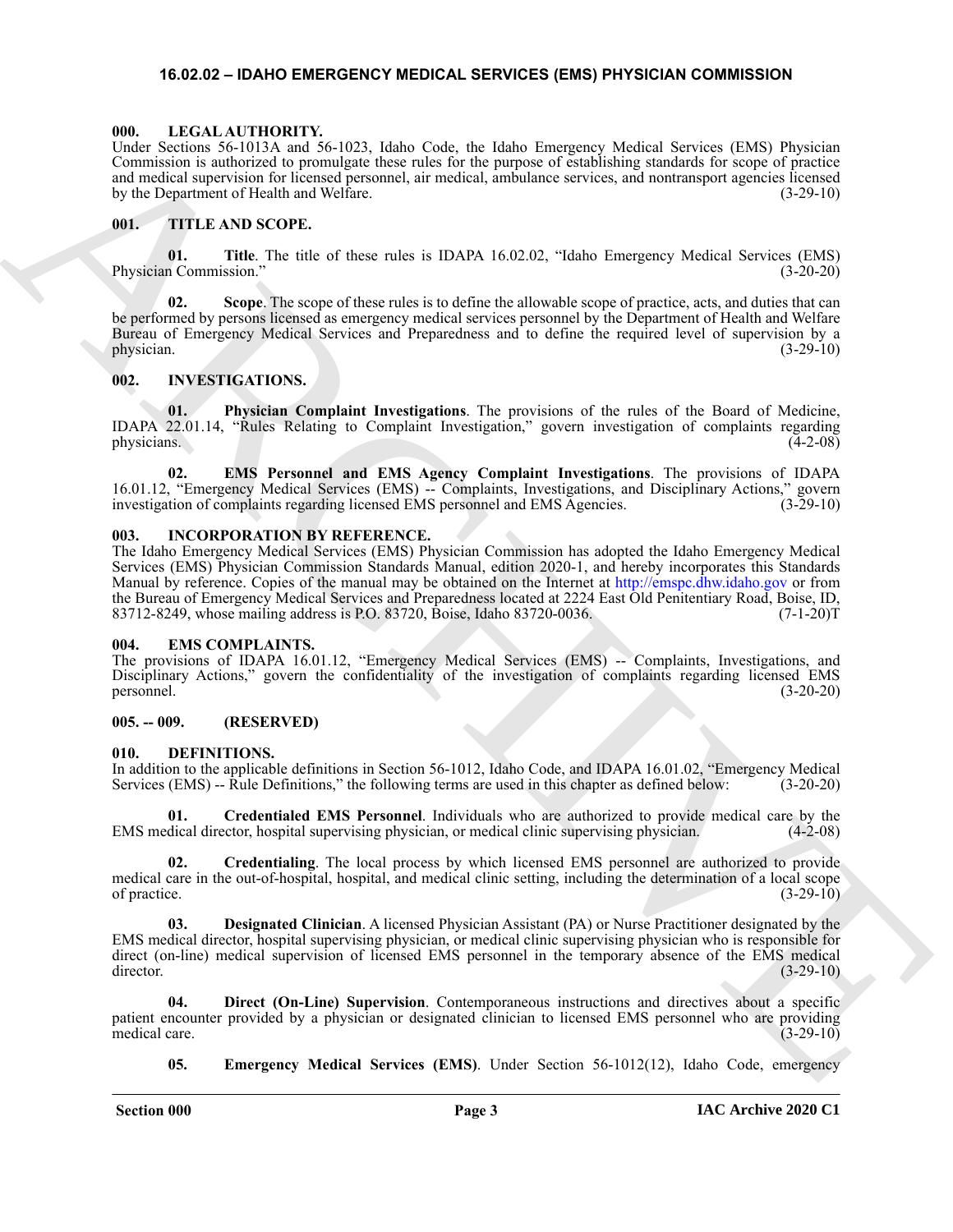### *IDAHO ADMINISTRATIVE CODE IDAPA 16.02.02 – Idaho Emergency Department of Health and Welfare Medical Services (EMS) Physician Commission*

medical services or EMS is aid rendered by an individual or group of individuals who do the following: (7-1-15)

**a.** Respond to a perceived need for medical care in order to prevent loss of life, aggravation of physiological or psychological illness, or injury; (7-1-15)

**b.** Are prepared to provide interventions that are within the scope of practice as defined by the Idaho Emergency Medical Services Physician Commission (EMSPC), under IDAPA 16.02.02, "Idaho Emergency Medical Services (EMS) Physician Commission"; (3-20-20)

**c.** Use an alerting mechanism to initiate a response to requests for medical care; and  $(7-1-15)$ 

**d.** Offer, advertise, or attempt to respond as described in Section 56-1012(12), (a) through (c), Idaho (7-1-15) Code. (7-1-15)

<span id="page-3-1"></span><span id="page-3-0"></span>**e.** Aid rendered by a ski patroller, as described in Section 54-1804(1)(h), Idaho Code, is not EMS.

(7-1-15)

**06. Emergency Medical Services (EMS) Bureau**. The Bureau of Emergency Medical Services (EMS) and Preparedness of the Idaho Department of Health and Welfare. (4-2-08)

**Equation of Health was Welfax Control and Medical Services (EMS) Physician Control anti-<br>
and services versions in a photon of the match share and interest the state of the approximate (CM-12)<br>
physician or Newton is a p 07. Emergency Medical Services (EMS) Physician Commission**. The Idaho Emergency Medical Services Physician Commission as created under Section 56-1013A, Idaho Code, hereafter referred to as "the Commission."

<span id="page-3-2"></span>**08. EMS Agency**. An organization licensed by the EMS Bureau to provide emergency medical services in Idaho.

<span id="page-3-3"></span>**09. EMS Medical Director**. A physician who supervises the medical activities of licensed personnel affiliated with an EMS agency. (3-29-10)

<span id="page-3-4"></span>**10. Hospital**. A facility in Idaho licensed under Sections 39-1301 through 39-1314, Idaho Code, and defined in Section  $39-1301(a)(1)$ , Idaho Code. (4-2-08)

<span id="page-3-5"></span>**11. Hospital Supervising Physician**. A physician who supervises the medical activities of licensed sonnel while employed or utilized for delivery of services in a hospital. (3-29-10) EMS personnel while employed or utilized for delivery of services in a hospital.

<span id="page-3-6"></span>**12. Indirect (Off-Line) Supervision**. The medical supervision, provided by a physician, to licensed EMS personnel who are providing medical care including EMS system design, education, quality management, patient care guidelines, medical policies, and compliance. (3-29-10)

**13. License**. A license issued by the EMS Bureau to an individual for a specified period of time indicating that minimum standards corresponding to one (1) of several levels of EMS proficiency have been met.  $(7-1-15)$ 

<span id="page-3-10"></span><span id="page-3-9"></span><span id="page-3-8"></span><span id="page-3-7"></span>**14. Licensed EMS Personnel**. Individuals who possess a valid license issued by the EMS Bureau.  $(7-1-15)$ 

**15. Medical Clinic**. A place devoted primarily to the maintenance and operation of facilities for outpatient medical, surgical, and emergency care of acute and chronic conditions or injury. (4-2-08)

**16. Medical Clinic Supervising Physician**. A physician who supervises the medical activities of licensed EMS personnel while employed or utilized for delivery of services in a medical clinic. (3-29-10)

<span id="page-3-11"></span>**17. Medical Supervision**. The advice and direction provided by a physician, or under the direction of a physician, to licensed EMS personnel who are providing medical care, including direct and indirect supervision.

 $(3-29-10)$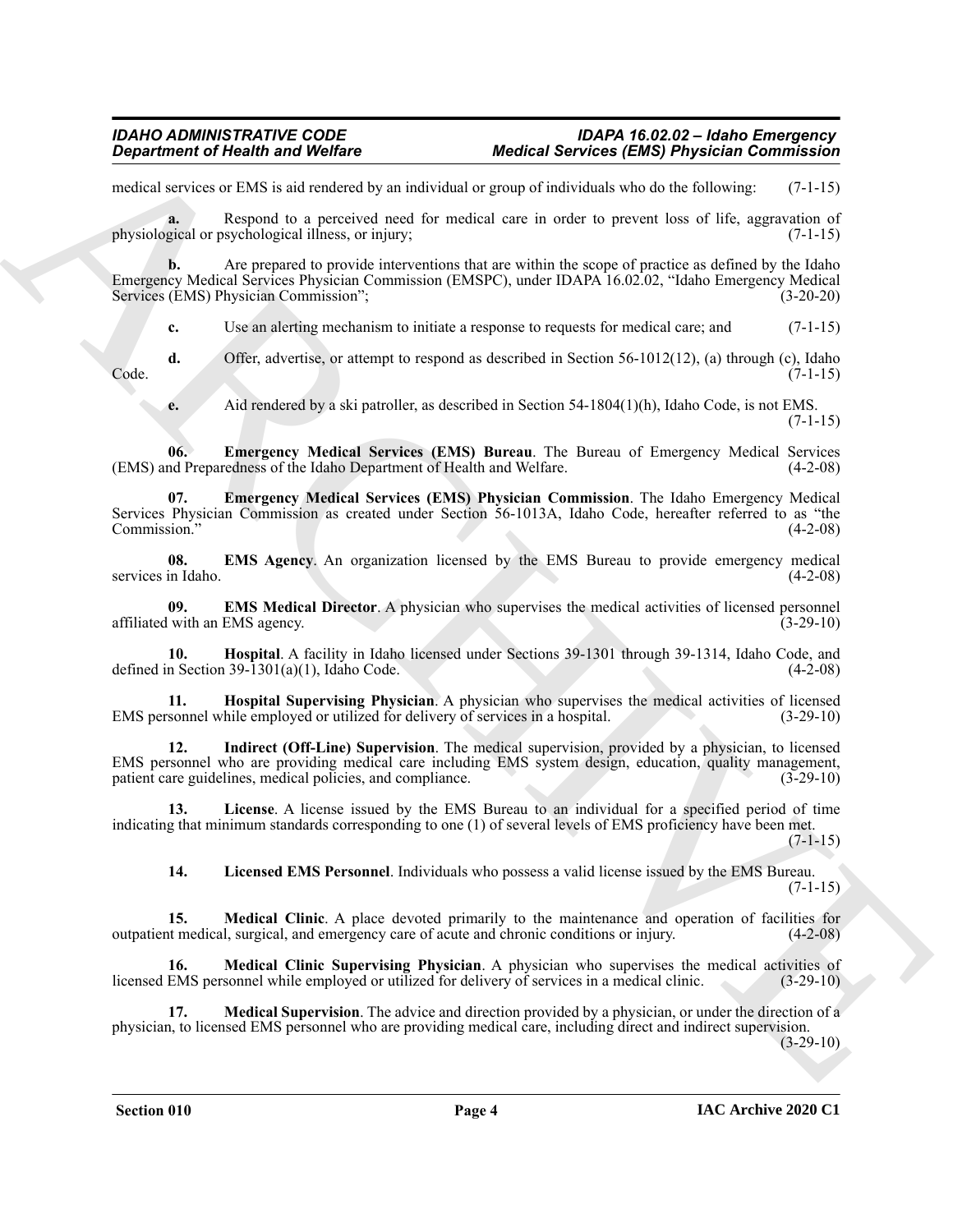<span id="page-4-4"></span>**18. Medical Supervision Plan**. The written document describing the provisions for medical on of licensed EMS personnel. (3-29-10) supervision of licensed EMS personnel.

<span id="page-4-5"></span>**19. Nurse Practitioner**. An Advanced Practice Professional Nurse, licensed in the category of Nurse Practitioner, as defined in IDAPA 24.34.01, "Rules of the Idaho Board of Nursing." (4-2-08)

<span id="page-4-6"></span>**20. Out-of-Hospital**. Any setting outside of a hospital, including inter-facility transfers, in which the provision of emergency medical services may take place. (4-2-08)

<span id="page-4-7"></span>**21. Physician**. In accordance with Section 54-1803, Idaho Code, a person who holds a current active license issued by the Board of Medicine to practice medicine and surgery, osteopathic medicine and surgery, or osteopathic medicine in Idaho and is in good standing with no restriction upon, or actions taken against, their license. (3-20-20)

<span id="page-4-8"></span>**22. Physician Assistant**. A person who meets all the applicable requirements to practice as a licensed physician assistant under Title 54, Chapter 18, Idaho Code, and IDAPA 24.33.02, "Rules for the Licensure of Physician Assistants."

### <span id="page-4-0"></span>**011. -- 094. (RESERVED)**

### <span id="page-4-11"></span><span id="page-4-1"></span>**095. GENERAL PROVISIONS.**

<span id="page-4-13"></span>**01. Practice of Medicine**. This chapter does not authorize the practice of medicine or any of its branches by a person not licensed to do so by the Board of Medicine. (4-2-08)

<span id="page-4-12"></span>**02. Patient Consent**. The provision or refusal of consent for individuals receiving emergency medical services is governed by Title 39, Chapter 45, Idaho Code. (4-2-08)

<span id="page-4-14"></span>**03. System Consistency**. All EMS medical directors, hospital supervising physicians, and medical clinic supervising physicians must collaborate to ensure EMS agencies and licensed EMS personnel have protocols, policies, standards of care, and procedures that are consistent and compatible with one another. (3-29-10)

### <span id="page-4-2"></span>**096. -- 099. (RESERVED)**

### <span id="page-4-3"></span>**100. GENERAL DUTIES OF EMS PERSONNEL.**

<span id="page-4-10"></span><span id="page-4-9"></span>**01. General Duties**. General duties of EMS personnel include the following: (4-2-08)

**a.** Licensed EMS personnel must possess a valid license issued by the EMS Bureau equivalent to or higher than the scope of practice authorized by the EMS medical director, hospital supervising physician, or medical clinic supervising physician. (3-29-10)

**Equivalent of Nearly Works on Workers (EMS) Experimental Sovieting REMS) Experies Constitutions<br>approximately the State Formula (Section 2001) and the state of the state of the state of the state of the State Constitutio b.** Licensed EMS personnel must only provide patient care for which they have been trained, based on curricula or specialized training approved according to IDAPA 16.01.07, "Emergency Medical Services (EMS) --Personnel Licensing Requirements," or additional training approved by the hospital or medical clinic supervising physician. (3-29-10) physician.  $(3-29-10)$ 

**c.** Licensed EMS personnel must not perform a task or tasks within their scope of practice that have been specifically prohibited by their EMS medical director, hospital supervising physician, or medical clinic supervising physician. (3-29-10) supervising physician.

**d.** Licensed EMS personnel that possess a valid credential issued by the EMS medical director, hospital supervising physician, or medical clinic supervising physician are authorized to provide services when representing an Idaho EMS agency, hospital, or medical clinic and under any one (1) of the following conditions:  $(3-29-10)$ 

i. When part of a documented, planned deployment of personnel resources approved by the EMS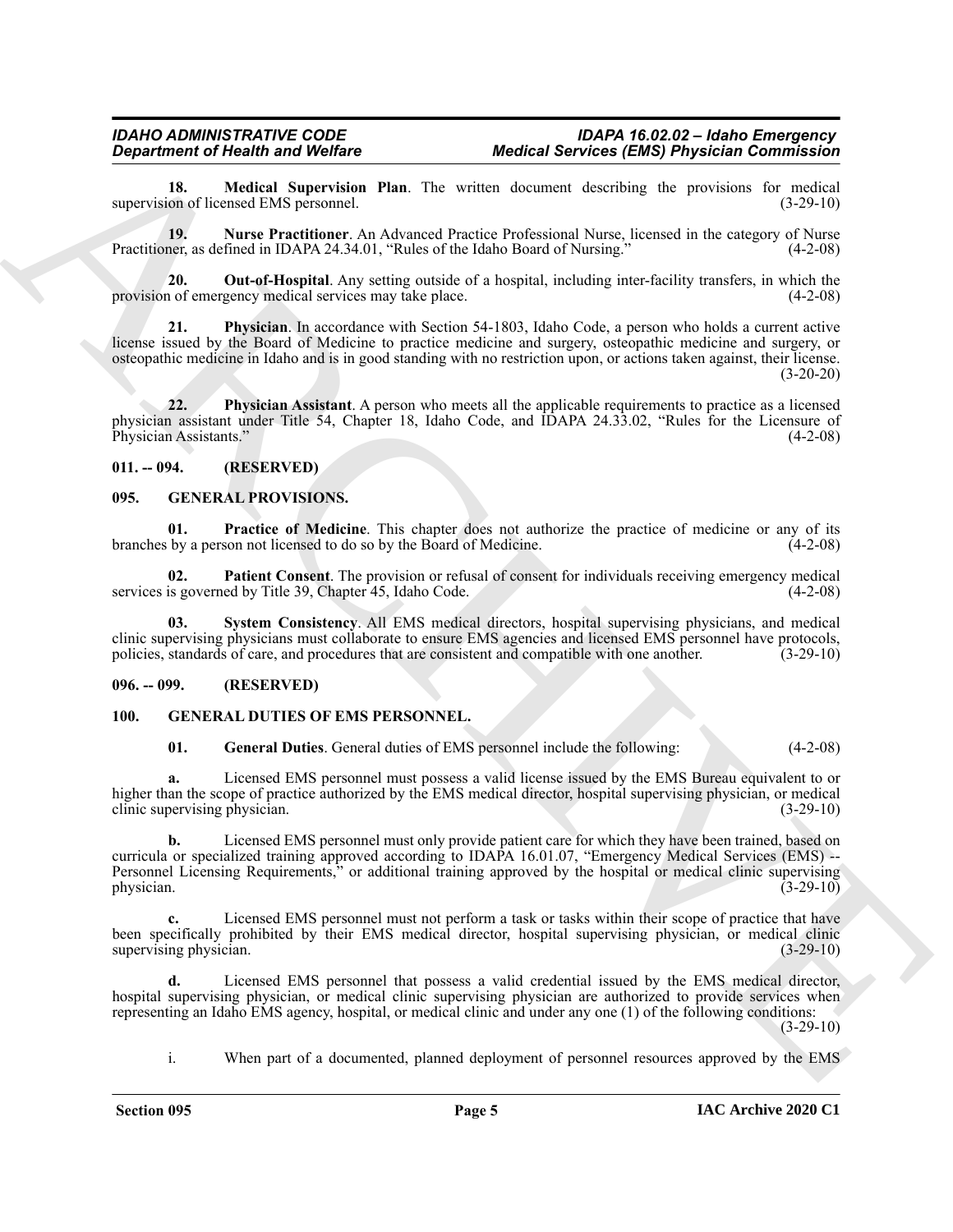### *IDAHO ADMINISTRATIVE CODE IDAPA 16.02.02 – Idaho Emergency Department of Health and Welfare Medical Services (EMS) Physician Commission*

medical director, hospital supervising physician, or medical clinic supervising physician; or (4-2-08)

ii. When, in a manner approved by the EMS medical director, hospital supervising physician, or medical clinic supervising physician, administering first aid or emergency medical attention in accordance with<br>Section 5-330 or 5-331, Idaho Code, without expectation of remuneration; or (4-2-08) Section 5-330 or 5-331, Idaho Code, without expectation of remuneration; or

iii. When participating in a training program approved by the EMS Bureau, the EMS medical director, hospital supervising physician, or medical clinic supervising physician. (4-2-08)

<span id="page-5-6"></span>

| 02. | <b>Scope of Practice.</b> | $(4-2-08)$ |  |
|-----|---------------------------|------------|--|
|     |                           |            |  |

**a.** The Commission maintains an "EMS Physician Commission Standards Manual" that: (4-2-08)

i. Establishes the scope of practice of licensed EMS personnel; and (3-29-10)

ii. Specifies the type and degree of medical supervision for specific skills, treatments, and procedures of EMS licensure. (3-29-10) by level of EMS licensure.

**b.** The Commission will consider the United States Department of Transportation's National EMS Scope of Practice Model when preparing or revising the standards manual described in Subsection 100.02.a. of this rule; (4-2-08)

**c.** The scope of practice established by the EMS Physician Commission determines the objectives of applicable curricula and specialized education of licensed EMS personnel; (3-29-10)

**d.** The scope of practice does not define a standard of care, nor does it define what should be done in a given situation; (4-2-08)

**e.** Licensed EMS personnel must not provide out-of-hospital patient care that exceeds the scope of practice established by the Commission; (3-29-10) (3-29-10)

**f.** Licensed EMS personnel must be credentialed by the EMS medical director, hospital supervising physician, or medical clinic supervising physician to be authorized for their scope of practice; (3-29-10)

**Equivariant of Newthern System Energy and Medical Services (EMS) Physician Commission<br>
and the state looped approximate the state of Newthern System Commission and Medical Services (Newthern System Commission and Medical g.** The credentialing of licensed EMS personnel affiliated with an EMS agency, in accordance with IDAPA 16.01.03, "Emergency Medical Services (EMS) -- Agency Licensing Requirements," must not exceed the licensure level of that EMS agency; and (3-29-10)

**h.** The patient care provided by licensed EMS personnel must conform to the Medical Supervision Plan as authorized by the EMS medical director, hospital supervising physician, or medical clinic supervising physician.  $(3-29-10)$ 

<span id="page-5-0"></span>**101. -- 199. (RESERVED)**

### <span id="page-5-2"></span><span id="page-5-1"></span>**200. EMS MEDICAL DIRECTOR, HOSPITAL SUPERVISING PHYSICIAN, AND MEDICAL CLINIC SUPERVISING PHYSICIAN QUALIFICATIONS.**

The EMS Medical Director, Hospital Supervising Physician, and Medical Clinic Supervising Physician must:

 $(4-2-08)$ 

<span id="page-5-3"></span>**01.** Accept Responsibility. Accept responsibility for the medical direction and medical supervision of ities provided by licensed EMS personnel. (3-29-10) the activities provided by licensed EMS personnel.

<span id="page-5-4"></span>**02. Maintain Knowledge of EMS Systems**. Obtain and maintain knowledge of the contemporary design and operation of EMS systems. (4-2-08)

<span id="page-5-5"></span>**03. Maintain Knowledge of Idaho EMS**. Obtain and maintain knowledge of Idaho EMS laws, regulations, and standards manuals. (4-2-08)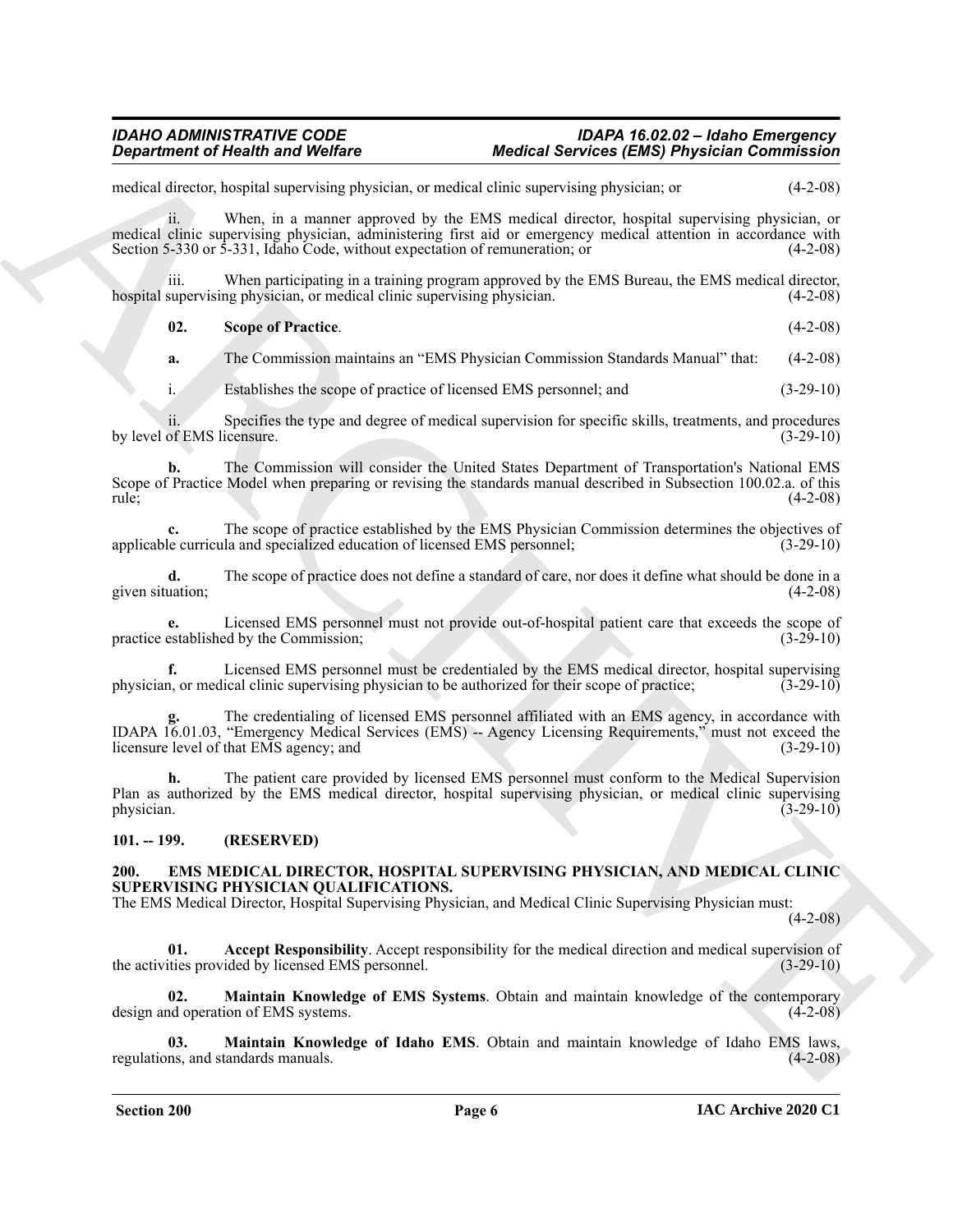### <span id="page-6-2"></span><span id="page-6-0"></span>**201. -- 299. (RESERVED)**

### <span id="page-6-1"></span>**EMS MEDICAL DIRECTOR, HOSPITAL SUPERVISING PHYSICIAN, AND MEDICAL CLINIC SUPERVISING PHYSICIAN RESPONSIBILITIES AND AUTHORITY.**

**01. Documentation of Written Agreement**. The EMS medical director must document a written agreement with the EMS agency to supervise licensed EMS personnel and provide such documentation to the EMS Bureau annually and upon request. (3-29-10)

### <span id="page-6-7"></span><span id="page-6-3"></span>**02. Approval for EMS Personnel to Function**. (4-2-08)

**a.** The explicit approval of the EMS medical director, hospital supervising physician, or medical clinic supervising physician is required for licensed EMS personnel under their supervision to provide medical care.  $(3-20-20)$ 

**b.** The EMS medical director, hospital supervising physician, or medical clinic supervising physician may credential licensed EMS personnel under their supervision with a limited scope of practice relative to that allowed by the EMS Physician Commission, or with a limited scope of practice corresponding to a lower level of EMS licensure. (3-20-20)

### <span id="page-6-8"></span>**03. Restriction or Withdrawal of Approval for EMS Personnel to Function**. (4-2-08)

**a.** The EMS medical director, hospital supervising physician, or medical clinic supervising physician can restrict the scope of practice of licensed EMS personnel under their supervision when such personnel fail to meet or maintain proficiencies established by the EMS medical director, hospital supervising physician, or medical clinic supervising physician, or the Idaho EMS Bureau. (3-20-20)

Generation of Newthern CMA Wedfore Medical Services (EMS) Physician Commission<br>
2011 - 229. MEPRICAL DERICTION, HOPPITAL SUPERVISING PRINCIPALS, AND MEDICAL CLENC<br>
SUPERVISION CONTRACTOR, HOPPITAL SUPERVISING PRINCIPALS, **b.** The EMS medical director, hospital supervising physician, or medical clinic supervising physician can withdraw approval of licensed EMS personnel to provide services, under their supervision, when such personnel fail to meet or maintain proficiencies established by the EMS medical director, hospital supervising physician, or medical clinic supervising physician, or the EMS Bureau. (3-20-20)

**c.** The EMS medical director, hospital supervising physician, or medical clinic supervising physician must report in writing such restriction or withdrawal of approval within fifteen (15) days of the action to the EMS Bureau in accordance with Section 39-1393, Idaho Code. (4-2-08)

<span id="page-6-10"></span>**04. Review Qualifications of EMS Personnel**. The EMS medical director, hospital supervising physician, or medical clinic supervising physician must document the review of the qualification, proficiencies, and all other EMS agency, hospital, and medical clinic affiliations of EMS personnel prior to credentialing the individual.  $(4-2-08)$ 

<span id="page-6-6"></span>**05. Document EMS Personnel Proficiencies**. The EMS medical director, hospital supervising physician, or medical clinic supervising physician must document that the capabilities of licensed EMS personnel are maintained on an ongoing basis through education, skill proficiencies, and competency assessment. (3-29-10)

<span id="page-6-5"></span>**06. Develop and Implement a Performance Assessment and Improvement Program**. The EMS medical director must develop and implement a program for continuous assessment and improvement of services provided by licensed EMS personnel under their supervision. (3-29-10) provided by licensed EMS personnel under their supervision.

<span id="page-6-9"></span>**07. Review and Update Procedures**. The EMS medical director must review and update protocols, policies, and procedures at least every two (2) years. (4-2-08)

<span id="page-6-4"></span>**08. Develop and Implement Plan for Medical Supervision**. The EMS medical director, hospital supervising physician, or medical clinic supervising physician must develop, implement and oversee a plan for supervision of licensed EMS personnel as described in Subsection 400.06 of these rules. (3-29-10)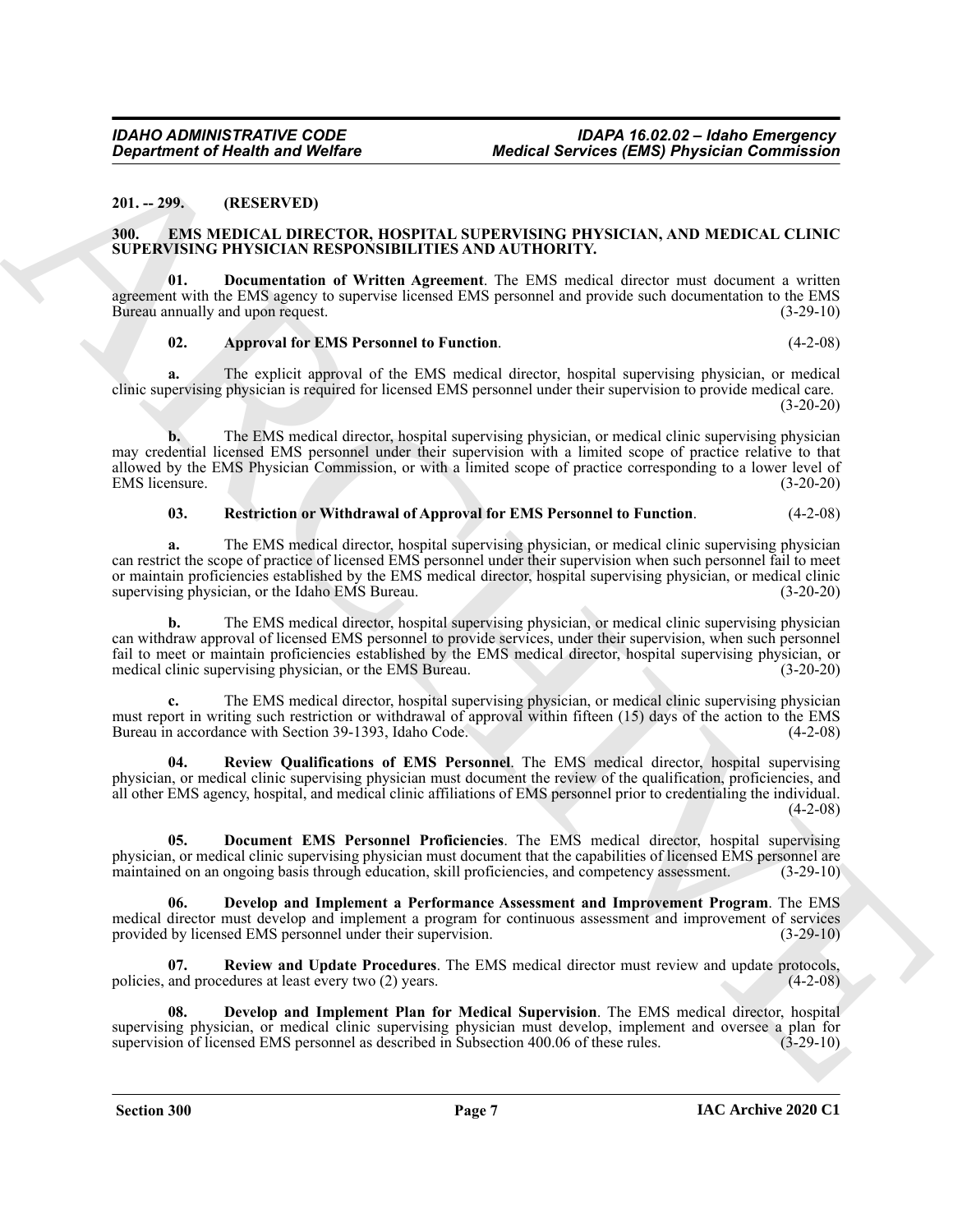<span id="page-7-2"></span>**09. Access to Records**. The EMS medical director must have access to all relevant agency, hospital, or medical clinic records as permitted or required by statute to ensure responsible medical supervision of licensed EMS personnel. (3-29-10)

### <span id="page-7-0"></span>**301. -- 399. (RESERVED)**

### <span id="page-7-9"></span><span id="page-7-3"></span><span id="page-7-1"></span>**400. PHYSICIAN SUPERVISION IN THE OUT-OF-HOSPITAL SETTING.**

**01. Medical Supervision Required**. In accordance with Section 56-1011, Idaho Code, licensed EMS personnel must provide emergency medical services under the supervision of a designated EMS medical director.  $(3-29-10)$ 

<span id="page-7-5"></span>**02. Designation of EMS Medical Director**. The EMS agency must designate a physician for the medical supervision of licensed EMS personnel affiliated with the EMS agency. (3-29-10)

<span id="page-7-4"></span>**03. Delegated Medical Supervision of EMS Personnel**. The EMS medical director can designate other physicians to supervise the licensed EMS personnel in the temporary absence of the EMS medical director. (3-29-10)

**04. Direct Medical Supervision by Physician Assistants and Nurse Practitioners**. The EMS medical director can designate Physician Assistants (PA) and Nurse Practitioners for purposes of direct medical<br>supervision of licensed EMS personnel under the following conditions: (3-29-10) supervision of licensed EMS personnel under the following conditions:

<span id="page-7-6"></span>**a.** A designated physician is not present in the anticipated receiving health care facility; and (4-2-08)

**b.** The Nurse Practitioner, when designated, must have a preexisting written agreement with the EMS medical director describing the role and responsibilities of the Nurse Practitioner; or (4-2-08)

**c.** The physician supervising the PA, as defined in IDAPA 24.33.02, "Rules for the Licensure of Physician Assistants," authorizes the PA to provide direct (on-line) supervision; and (4-2-08)

**d.** The PA, when designated, must have a preexisting written agreement with the EMS medical director describing the role and responsibilities of the PA related to supervision of EMS personnel. (4-2-08)

**e.** Such designated clinician must possess and be familiar with the medical supervision plan, protocols, standing orders, and standard operating procedures authorized by the EMS medical director. (4-2-08)

<span id="page-7-8"></span><span id="page-7-7"></span>**05. Indirect Medical Supervision by Non-Physicians**. Non-physicians can assist the EMS medical director with indirect medical supervision of licensed EMS personnel. (3-29-10)

**Equation of New Worlds.**<br> **Consider the Web Equation and Section and Section Properties (SS) Franchises Constitute The Constitute Constitute The Constitute The Constitute The Constitute The Constitute The Constitute The 06. Medical Supervision Plan**. The medical supervision of licensed EMS personnel must be provided in accordance with a documented medical supervision plan that includes direct, indirect, on-scene, educational, and proficiency standards components. The requirements for the medical supervision plan are found in the Idaho EMS Physician Commission Standards Manual that is incorporated by reference under Section 004 of these rules.

 $(3-29-10)$ 

<span id="page-7-10"></span>**07. Out-of-Hospital Medical Supervision Plan Filed with EMS Bureau**. The agency EMS medical director must submit the medical supervision plan within thirty (30) days of request to the EMS Bureau in a form described in the standards manual. (7-1-13) described in the standards manual.

**a.** The agency EMS medical director must identify the designated clinicians to the EMS Bureau annually in a form described in the standards manual. (7-1-13)

**b.** The agency EMS medical director must inform the EMS Bureau of any changes in designated s or of a change in the agency medical director within thirty  $(30)$  days of the change(s).  $(7-1-13)$ clinicians or of a change in the agency medical director within thirty  $(30)$  days of the change $(s)$ .

**c.** The EMS Bureau must provide the Commission with the medical supervision plans within thirty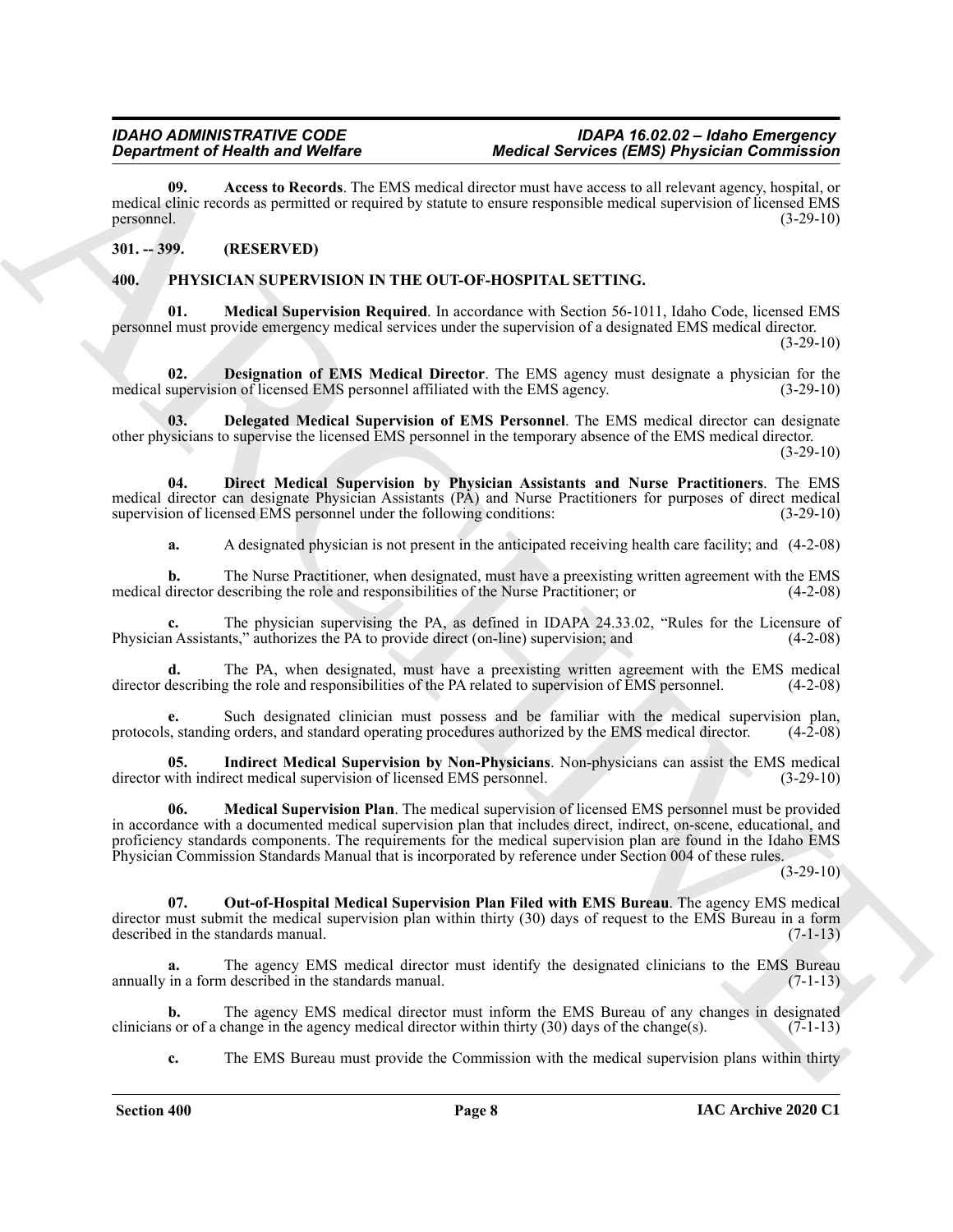$(30)$  days of request.  $(7-1-13)$ 

**d.** The EMS Bureau must provide the Commission with the identification of EMS Medical directors and designated clinicians annually and upon request. (4-2-08)

### <span id="page-8-0"></span>**401. -- 499. (RESERVED)**

### <span id="page-8-2"></span><span id="page-8-1"></span>**500. PHYSICIAN SUPERVISION IN HOSPITALS AND MEDICAL CLINICS.**

<span id="page-8-8"></span>**01. Medical Supervision Required**. In accordance with Section 56-1011, Idaho Code, licensed EMS personnel must provide emergency medical services under the supervision of a designated hospital supervising physician or medical clinic supervising physician. (3-29-10)

<span id="page-8-7"></span><span id="page-8-3"></span>Level of Licensure Identification. The licensed EMS personnel employed or utilized for delivery of services within a hospital or medical clinic, when on duty, must at all times visibly display identification specifying<br>(3-29-10)<br>(3-29-10) their level of EMS licensure.

**Equivariant of Newton Wolfres**<br>
(39) as y strength word Wolfres<br>
(39) as y strength word and the properties of the Schwarizer with the interdependent of Newton (1943)<br>
and the strength word of the Schwarizer with the Con **03. Credentialing of Licensed EMS Personnel in a Hospital or Medical Clinic**. The hospital or medical clinic must maintain a current written description of acts and duties authorized by the hospital supervising physician or medical clinic supervising physician for credentialed EMS personnel and must submit the descriptions upon request of the Commission or the EMS Bureau. (3-29-10)

<span id="page-8-9"></span>**04. Notification of Employment or Utilization**. The licensed EMS personnel employed or utilized for delivery of services within a hospital or medical clinic must report such employment or utilization to the EMS Bureau within thirty (30) days of engaging such activity. (3-29-10)

<span id="page-8-5"></span>**05. Designation of Supervising Physician**. The hospital or medical clinic administration must designate a physician for the medical supervision of licensed EMS personnel employed or utilized in the hospital or medical clinic. (3-29-10)

<span id="page-8-4"></span>**06. Delegated Medical Supervision of EMS Personnel**. The hospital supervising physician or medical clinic supervising physician can designate other physicians to supervise the licensed EMS personnel during the periodic absence of the hospital supervising physician or medical clinic supervising physician. (3-29-10)

<span id="page-8-6"></span>**07. Direct Medical Supervision by Physician Assistants and Nurse Practitioners**. The hospital supervising physician, or medical clinic supervising physician can designate Physician Assistants (PA) and Nurse Practitioners for purposes of direct medical supervision of licensed EMS personnel under the following conditions: (3-29-10)

**a.** The Nurse Practitioner, when designated, must have a preexisting written agreement with the hospital supervising physician or medical clinic supervising physician describing the role and responsibilities of the Nurse Practitioner; or (4-2-08)

**b.** The physician supervising the PA, as defined in IDAPA 24.33.02, "Rules for the Licensure of n Assistants," authorizes the PA to provide supervision; and (4-2-08) Physician Assistants," authorizes the PA to provide supervision; and

**c.** The PA, when designated, must have a preexisting written agreement with the hospital supervising physician or medical clinic supervising physician describing the role and responsibilities of the PA related to supervision of EMS personnel. (4-2-08)

**d.** Such designated clinician must possess and be familiar with the medical supervision plan, protocols, standing orders, and standard operating procedures authorized by the hospital supervising physician or medical clinic supervising physician. (4-2-08)

<span id="page-8-10"></span>**08. On-Site Contemporaneous Supervision**. Licensed EMS personnel will only provide patient care with on-site contemporaneous supervision by the hospital supervising physician, medical clinic supervising physician, or designated clinicians. (3-29-10)

 **Section 500 Page 9**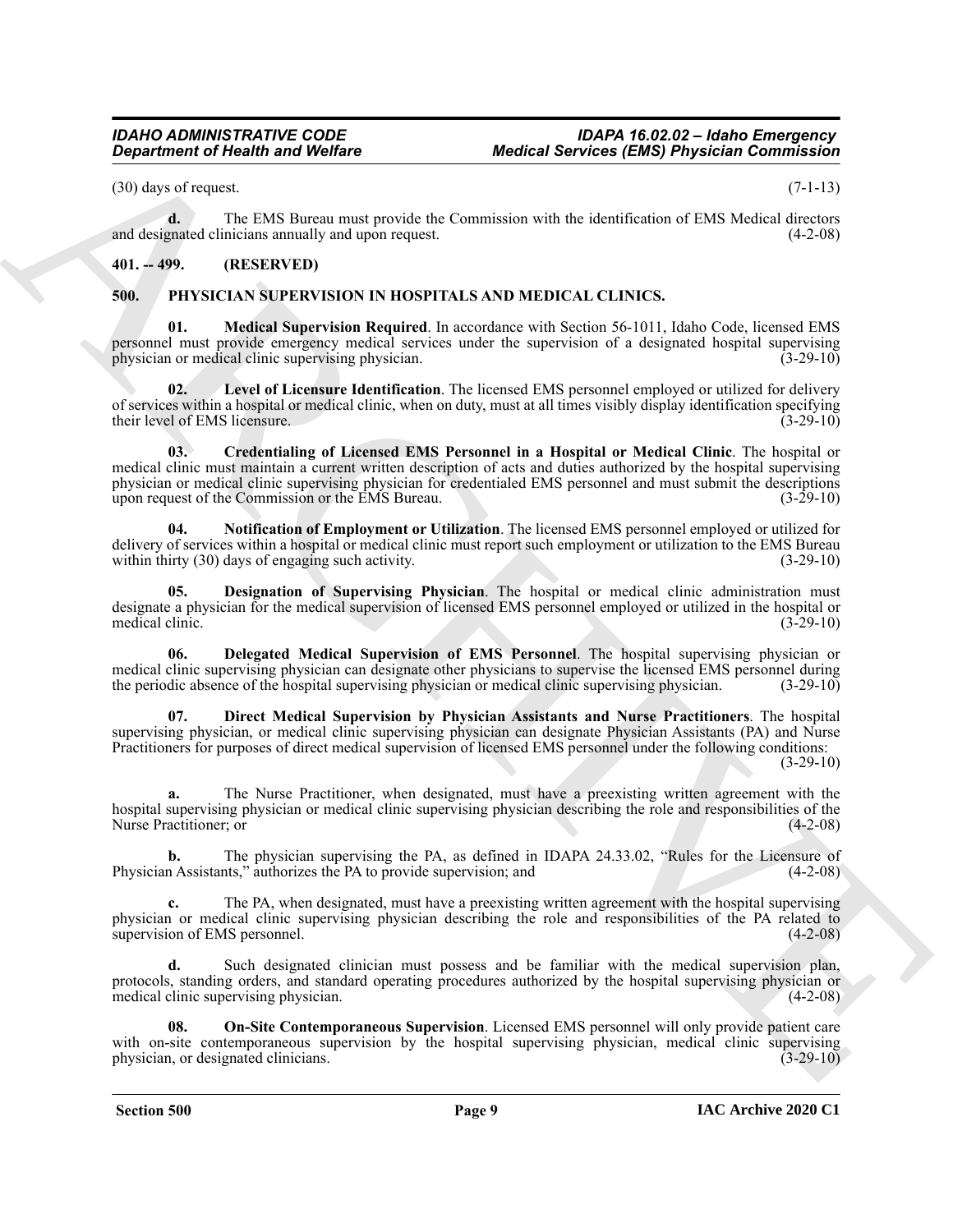### <span id="page-9-1"></span>*IDAHO ADMINISTRATIVE CODE IDAPA 16.02.02 – Idaho Emergency Department of Health and Welfare Medical Services (EMS) Physician Commission*

ARCHIVE **09. Medical Supervision Plan**. The medical supervision of licensed EMS personnel must be provided in accordance with a documented medical supervision plan. The hospital supervising physician or medical clinic supervising physician is responsible for developing, implementing, and overseeing the medical supervision plan, and must submit the plan(s) within thirty (30) days of request by the Commission or the EMS Bureau. (7-1-13)

<span id="page-9-0"></span>**501. -- 999. (RESERVED)**